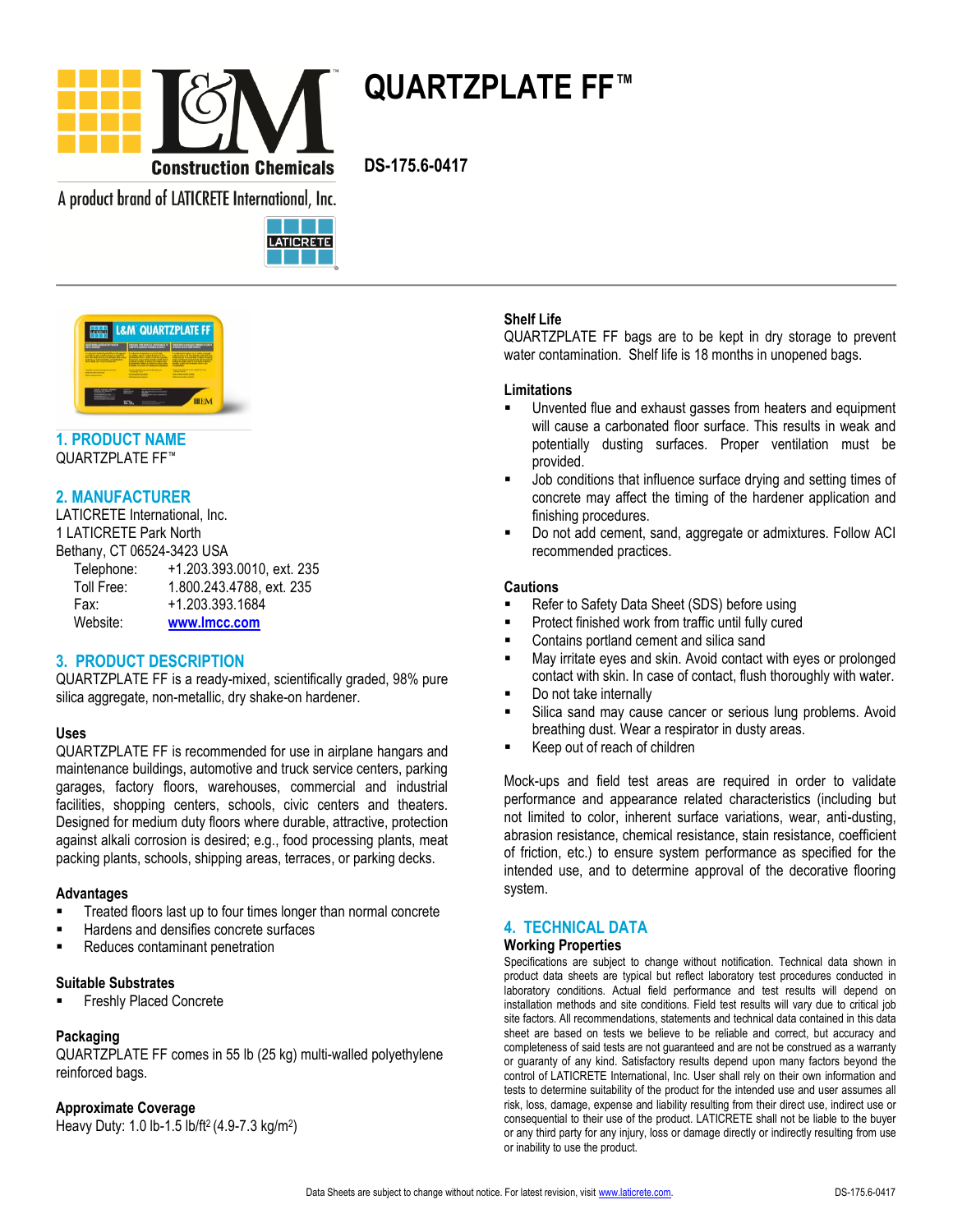# **5. INSTALLATION**

### **Pre-placement**

Air entraining agents, chlorides, admixtures, aggregates, and mixing water that contain chlorides shall not be used in concrete that is to receive QUARTZPLATE FF. The concrete used in the floor should have a slump of  $4"$  to  $5"$  (100 – 125mm) and the total air content must not exceed 3%. Stainless steel finishing tools and trowel blades are recommended to insure color integrity.

### **Method 1 (2/3:1/3 method):**

The Standard ACI 302 Method can be used if the QUARTZPLATE FF is to be placed by hand or using a material spreader. Screeding and fill floating (bull floating) shall take place before the emergence of bleed water. After excess bleed water has evaporated or been removed, leaving sufficient moisture at the surface to hydrate cement binders in the QUARTZPLATE FF, evenly distribute approximately 2/3 of the hardener specified for the area. If the hardener sinks into the surface when being applied, the concrete is too plastic for product application.

When the material darkens slightly from absorbed moisture, it should be floated, using hand wooden floats or power floats with float shoes. Do not use combination float and trowel blades. Care should be taken not to tear through the surface of the hardener to the underlying concrete. Do not apply more hardener until moisture from the underlying concrete has been worked completely through the hardener. Immediately apply the remaining 1/3 of the specified amount of hardener at right angles to the first application. The moisture from the underlying concrete must be completely worked through the hardener. If this does not occur, the floor surface may delaminate. Allow to darken from moisture and float as before. After the concrete has further stiffened, it should be machine or hand troweled to a blemish free finish. If blisters form during the finishing operation they must be immediately ruptured before continuing the finishing operation. The formation of blisters is caused by premature closing of the concrete slab. If blisters occur, the blades of the finishing equipment must be set at a flatter angle with respect to the surface of the concrete slab. Care should be taken not to trowel-burn the surface. Use stainless steel or Teflon® finishing tools and trowel blades.

Use E-CON™ to prevent rapid evaporation of water from the concrete surface prior to power troweling. The primary cause of delamination is premature closing of the concrete slab. Premature closing is caused by the float or trowel blades being set at too great an angle with respect to the surface of the concrete slab. This can be prevented by holding the slab open and by delaying the final troweling as long as possible. Keep the angle of the blades of the finishing equipment as flat as possible during all stages of the finishing operation. LATICRETE L&M is not responsible for diluted or mottled color resulting from careless or improper shake application, finishing, curing or failure to protect finished floor from damage by construction trades.

#### **Method 2 (Super flat):**

Screed concrete smoothly to avoid excess bull floating. Bull float only once or twice. Excessive floating will close surface, and draw too much water to the surface. This will make the application of QUARTZPLATE FF more difficult. At this time, uniformly apply QUARTZPLATE FF. Apply total lbs/square foot required. Allow moisture from concrete to "wick" into QUARTZPLATE FF. Begin

using a magnesium float on the edges. Once the concrete is walkable and footprints leave no more than 1/8" (3mm) depression, a trowel machine with float blades can be used to finish the surface. Combination blades are not allowed. Finish concrete to specification. Use E-CON to prevent rapid evaporation of water from the concrete surface prior to power troweling.

# **Curing**

Apply high solid DRESS & SEAL 30 WB™, protective membrane cure, in strict accordance with the label directions after final troweling and surface water glaze has disappeared. In areas where subsequent treatments, such as SEAL HARD, are scheduled, consult your local LATICRETE L&M representative for specific curing recommendations.

# **6. AVAILABILITY AND COST**

#### **Availability**

L&M™ and LATICRETE® materials are available worldwide. **For Distributor Information, Call:**<br>Toll Free: 1800 243 4788

 Toll Free: 1.800.243.4788 Telephone: +1.203.393.0010 For on-line distributor information, visit LATICRETE at **[www.lmcc.com](http://www.lmcc.com/)**.

# **Cost**

Contact a LATICRETE Distributor in your area.

# **7. SHORT SPEC**

033000: Mineral Aggregate Reinforced Concrete Floor. Natural Quartz Aggregate ready-mixed with Portland cement, minimum 1.0 lbs/sq.ft. (5 kg/m ). Colors 1.5 lbs/sq.ft.( 7 kg/m ) color selected by designer. "L&M QUARTZPLATE FF" by LATICRETE International, Inc.

# **8. WARRANTY**

See 10. FILING SYSTEM: DS 230.13: LATICRETE Product Warranty

# **9. MAINTENANCE**

LATICRETE<sup>®</sup> and LATAPOXY<sup>®</sup> grouts require routine cleaning with a neutral pH soap and water. All other LATICRETE and LATAPOXY materials require no maintenance but installation performance and durability may depend on properly maintaining products supplied by other manufacturers.

# **10. TECHNICAL SERVICES**

#### **Technical Assistance**

Information is available by calling the LATICRETE Technical Service Hotline:

| Toll Free: | 1.800.243.4788, ext. 235  |
|------------|---------------------------|
| Telephone: | +1.203.393.0010, ext. 235 |
| Fax:       | +1.203.393.1948           |

# **Technical and Safety Literature**

To acquire technical and safety literature, please visit our website at **[www.laticrete.com.](http://www.laticrete.com/)**